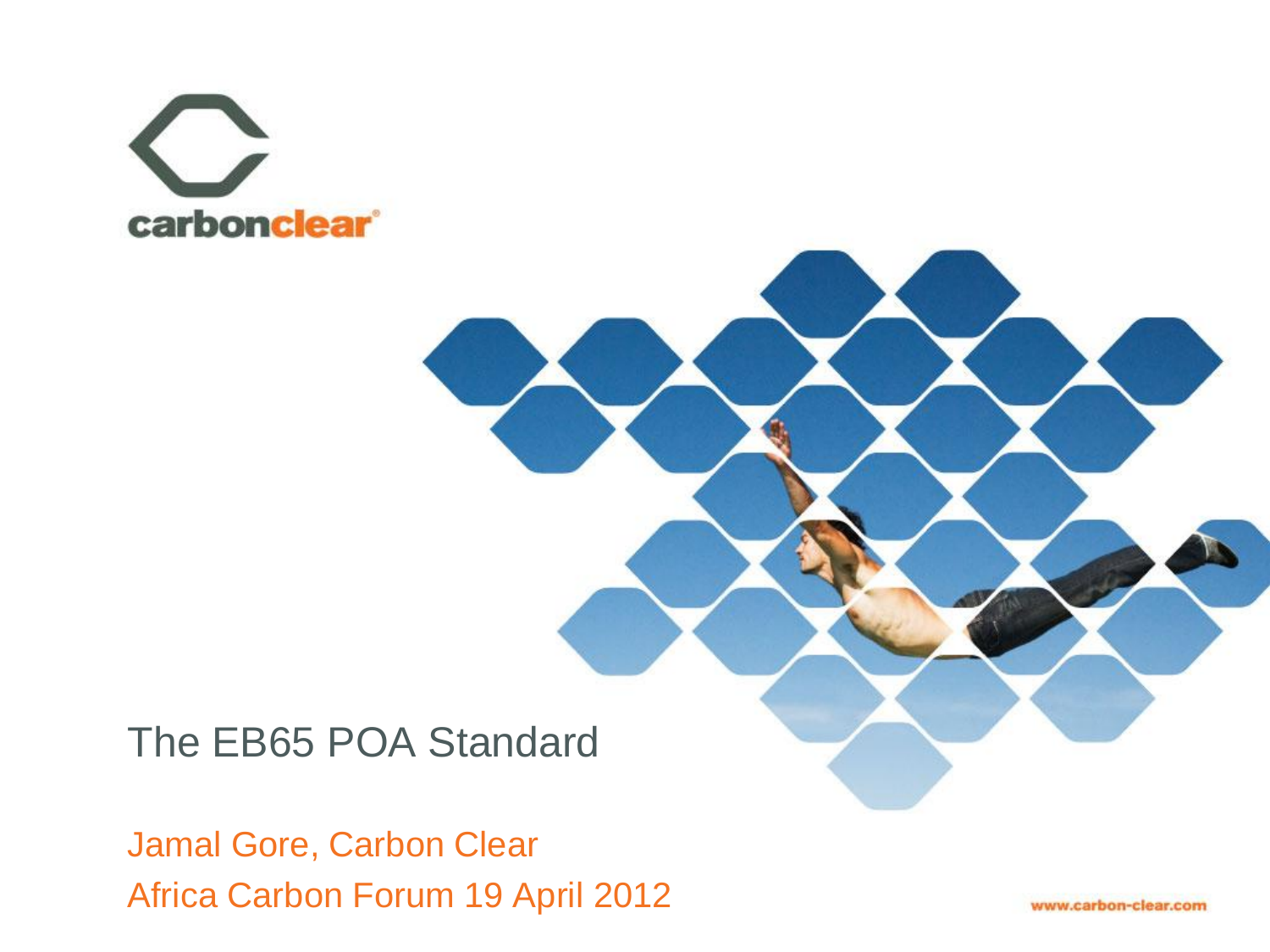#### Agenda

- Snapshot of EB 65
- Background to Annex 3
- Requirements of the Consolidated Standard



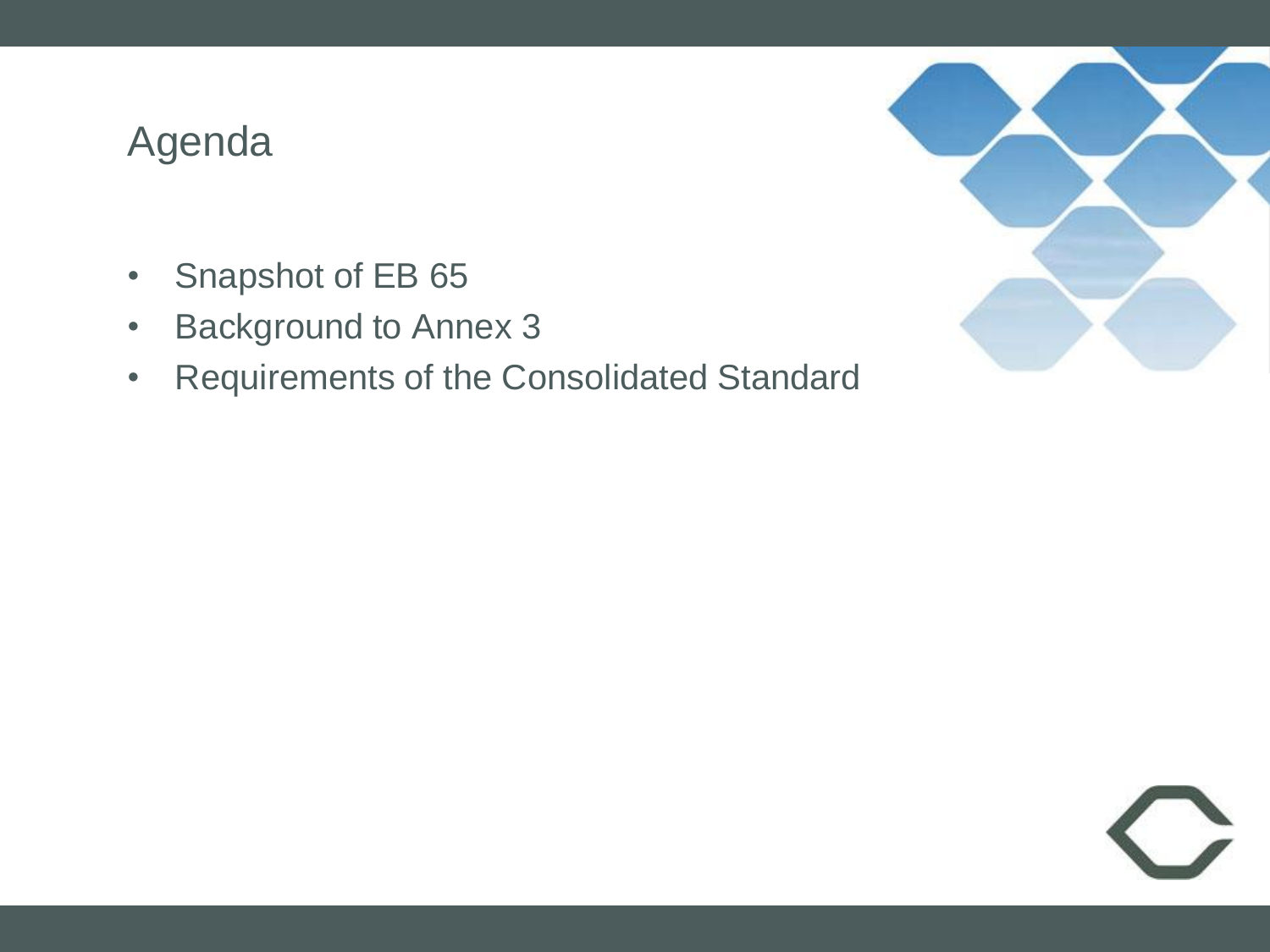# CDM Executive Board 65th meeting 21-25 November 2011 Durban, South Africa

Approved:

- Project Standard
- Validation & Verification Standard
- Project Cycle Procedure
- Sampling Standard
- PoA Standard
- Default values & work program for sectorspecific standardized baselines
- DNA procedures for proposing automatic additionality for micro-scale renewables technologies



• 3 new methodologies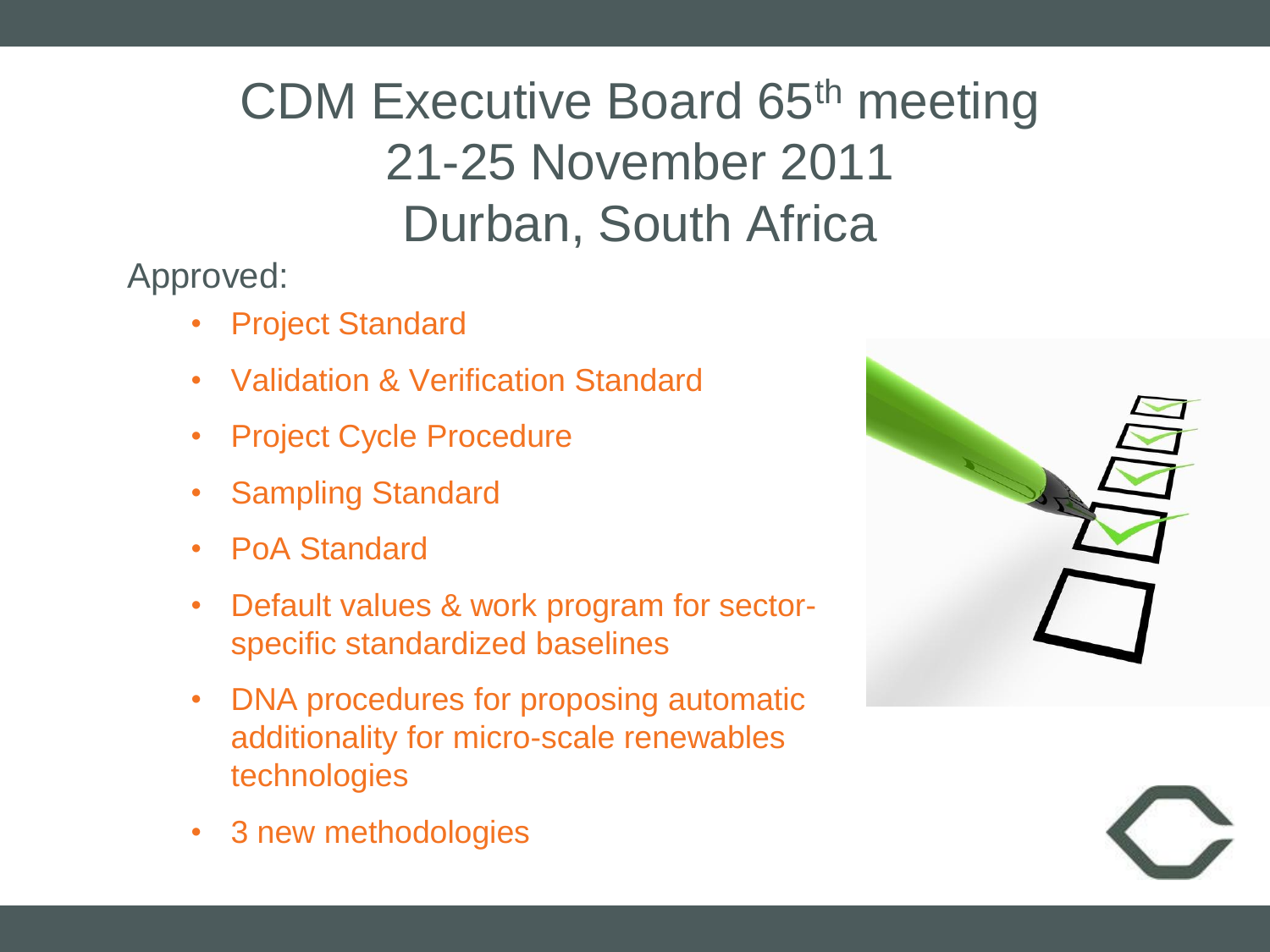#### EB Report, Annex 3: Programme of Activities Standard

Consolidation of 3 PoA standards adopted at EB63

- 1. "Standard for demonstration of additionality of GHG emission reductions achieved by a PoA"
- 2. "Standard for the development of eligibility criteria for the inclusion of a project activity as a CPA under the PoA"
- 3. "Standard for application of multiple CDM methodologies for a Programme of Activities

**Benefit: Better harmonisation, more consistent crossreferencing and updating**

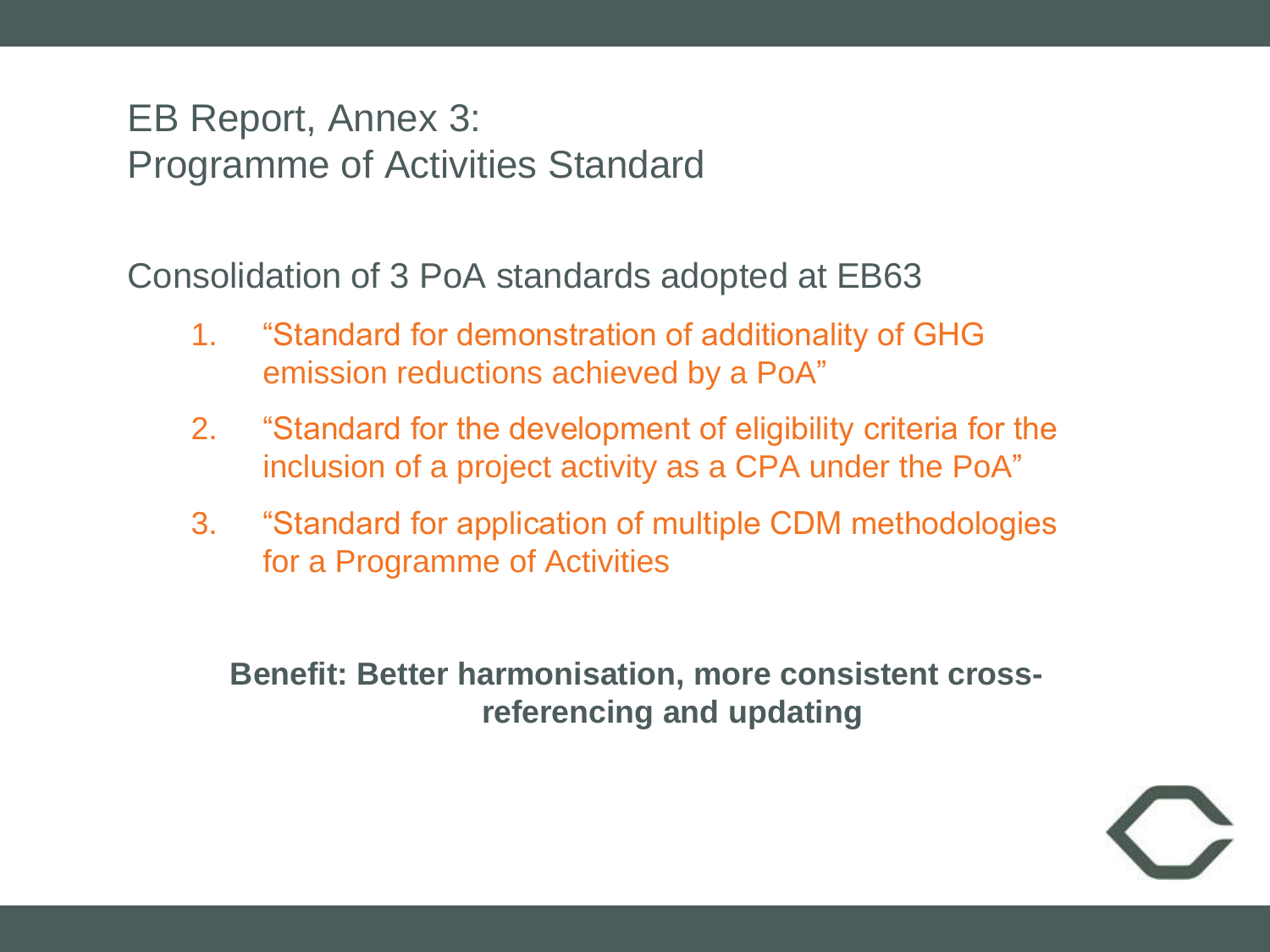### Demonstration of Additionality



- Eligibility criteria for CPAs must be derived from all relevant additionality requirements or guidelines for the CPA scale
- For POAs involving combinations of technologies/ measures and methodologies

 $\rightarrow$  eligibility criteria for each technology/measure must be proposed to demonstrate additionality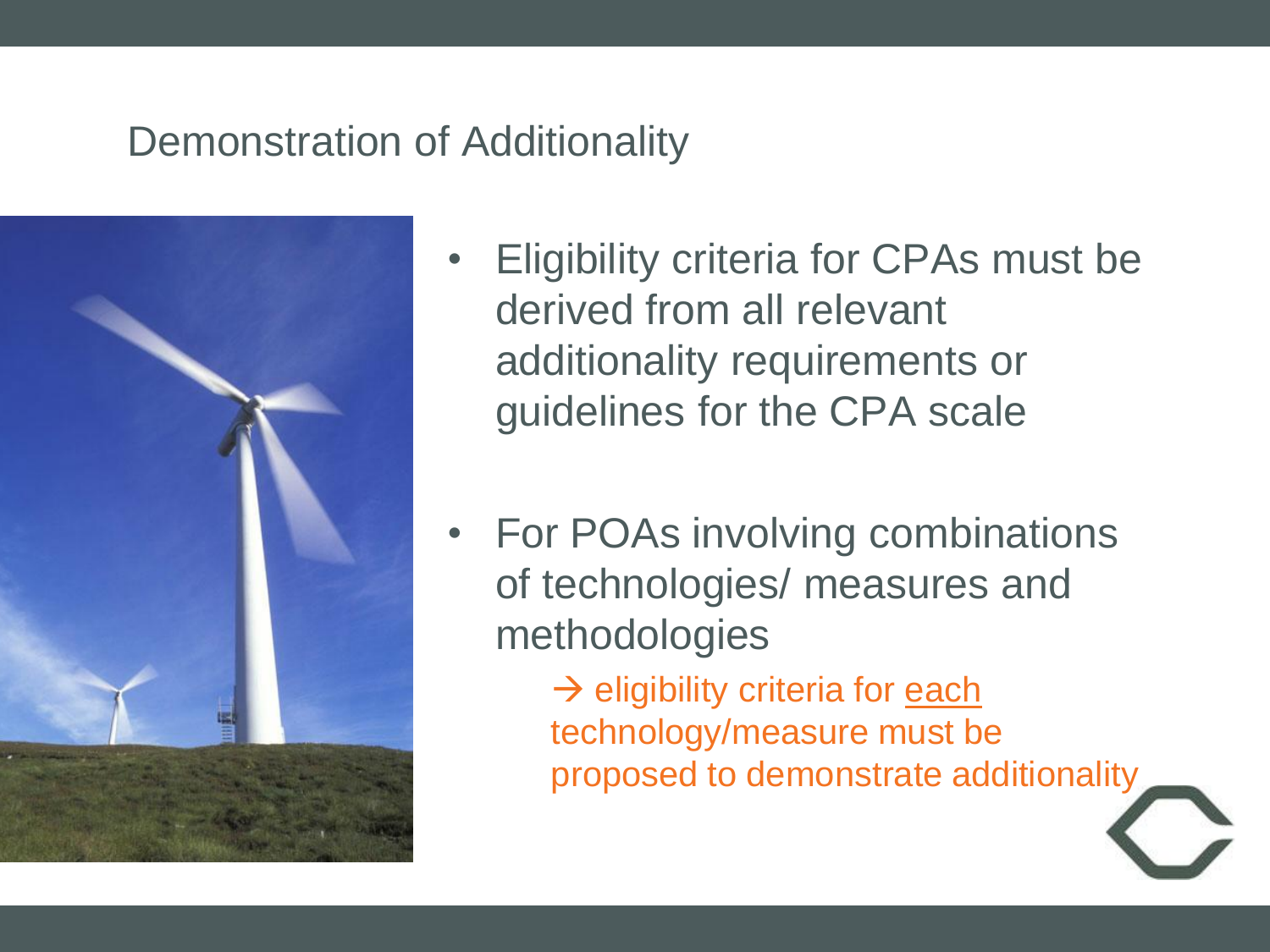## Eligibility Criteria for CPAs

Must be included in PoA-DD/ SSC-PoA-DD Shall cover as a minimum

- Geographical boundary of the CPA
- Conditions to avoid double-counting (e.g., unique identifiers)
- Technology/measure specifications
- Conditions to check the start date of the CPA
- Conditions to check applicability requirements of single/multiple methodologies applied by the CPA
- PoA specific requirements specified by the CME



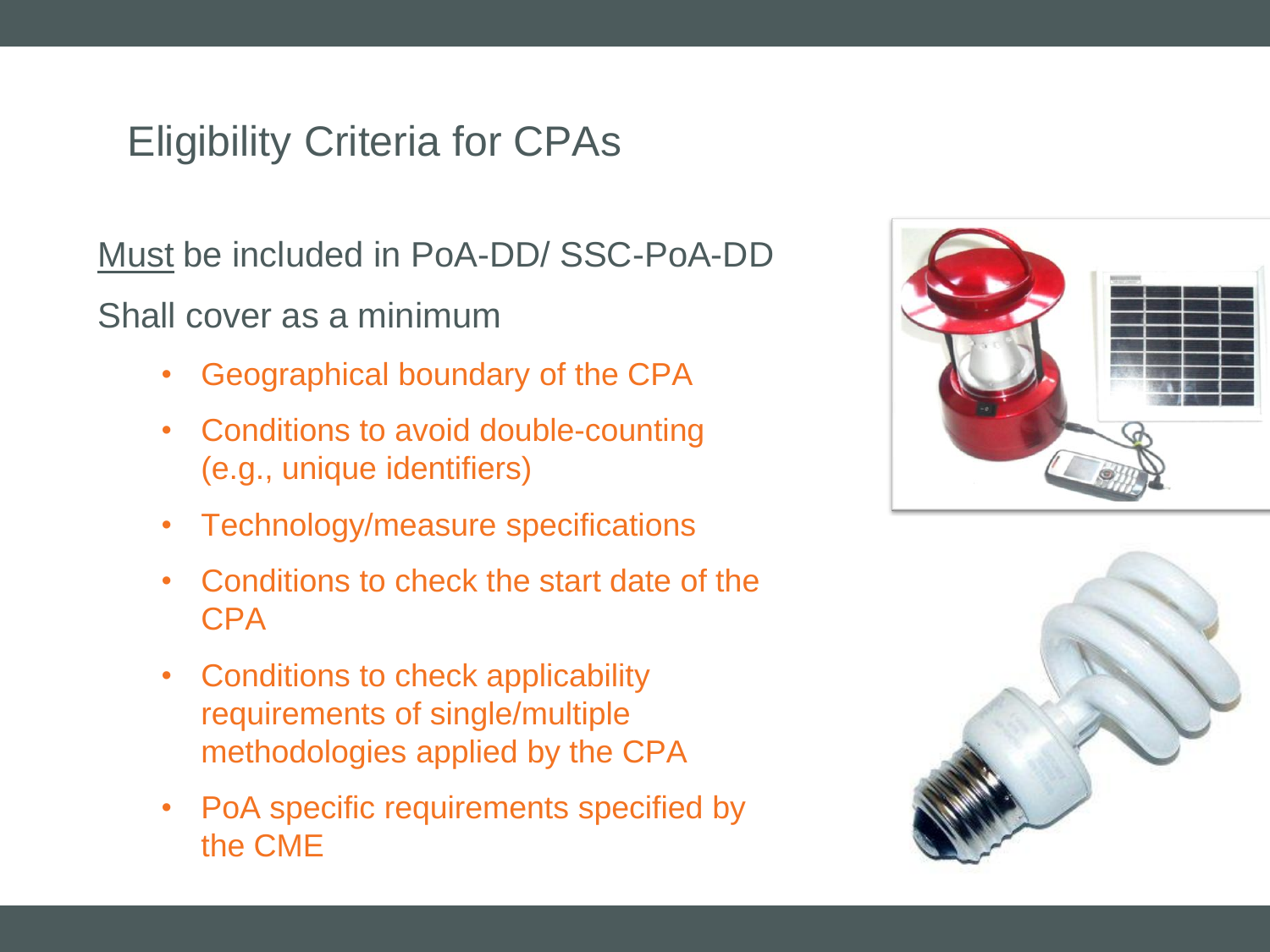## Eligibility Criteria for CPAs, cont'd

- Affirmation of no ODA diversion as a result of Annex 1 funding
- Specification of target group and distribution mechanisms where applicable
- Conditions related to sampling requirements, where applicable
- Conditions to check that every CPA meets small-scale or microscale threshold criteria, where appropriate
- Requirements for debundling check, where applicable

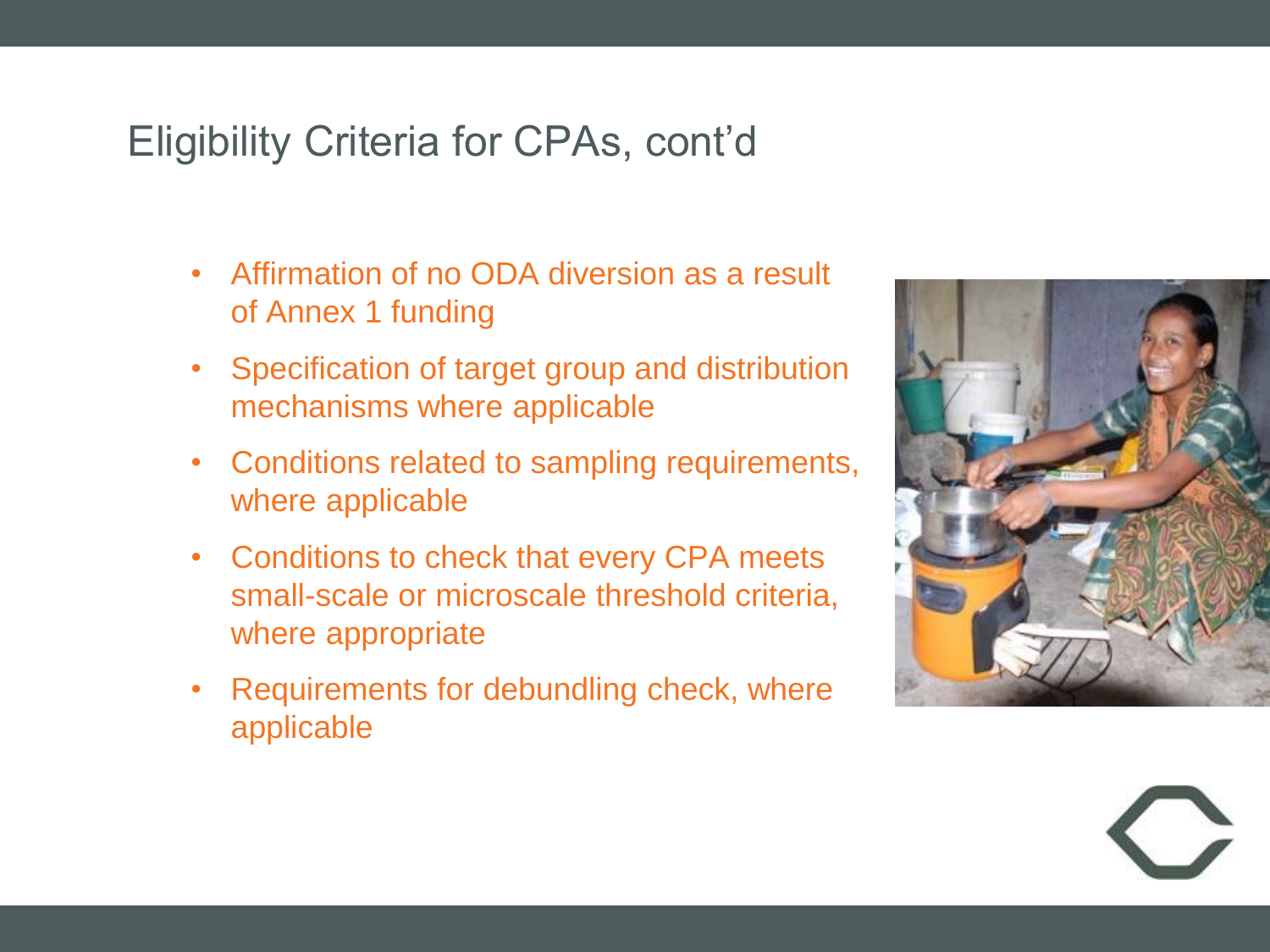## Assessing Eligibility Criteria for CPAs



- Para 17: CME must be competent to assess CPA eligibility before inclusion
- Must develop and implement a formal management system
- Para 18: Management system to be assessed by the DOE

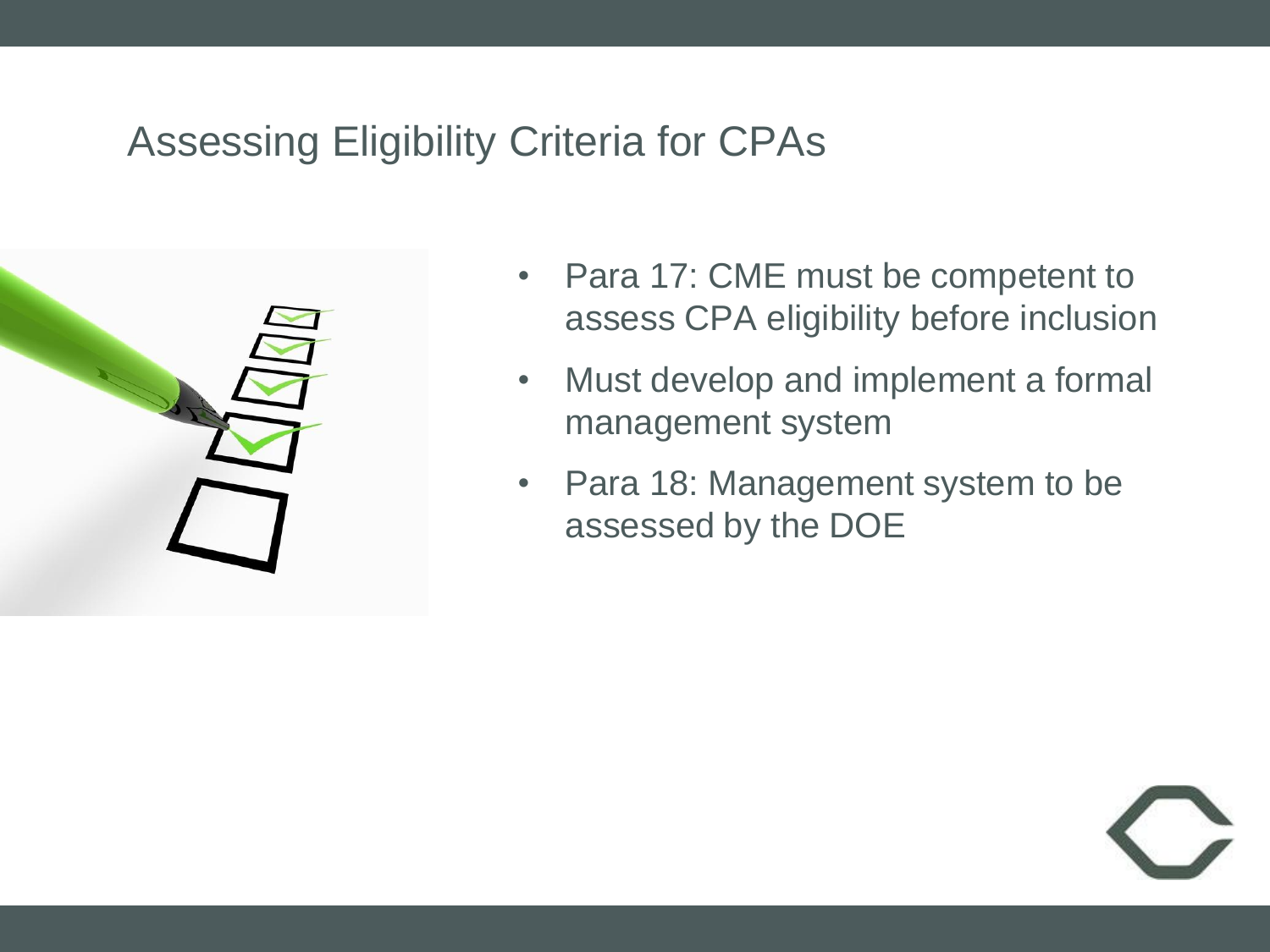## Updating eligibility criteria

- If methodology is revised or replaced, CPA eligibility requirements must be updated
	- DOE must validate new version of PoA-DD & generic CPA-DD
	- EB must approve updated PoA-DD & CPA-DD
- CPAs included after Board approval must apply new eligibility criteria immediately
- CPAs included before Board approval must apply new criteria upon crediting period renewal

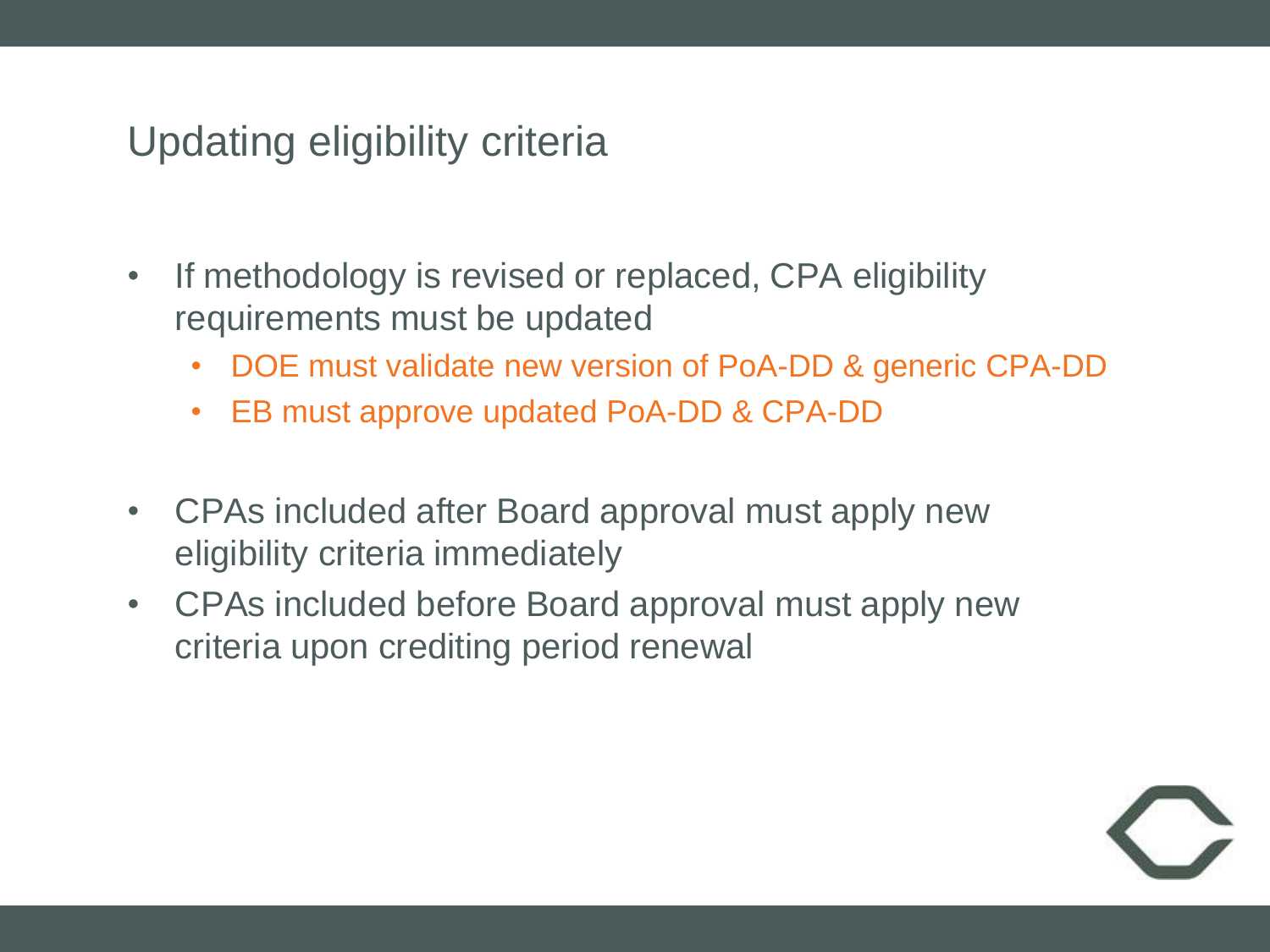## Application of Multiple Methodologies in a PoA



- PoA-DD and generic CPA-DD must list the various combinations of technologies/measures/ approved methodologies
- CPAs that use multiple technologies/measures must meet all relevant eligibility criteria from all the methodologies employed
- Must demonstrate no cross-effects between the technologies/measures or must account for these cross-effects in the emission reduction calculation

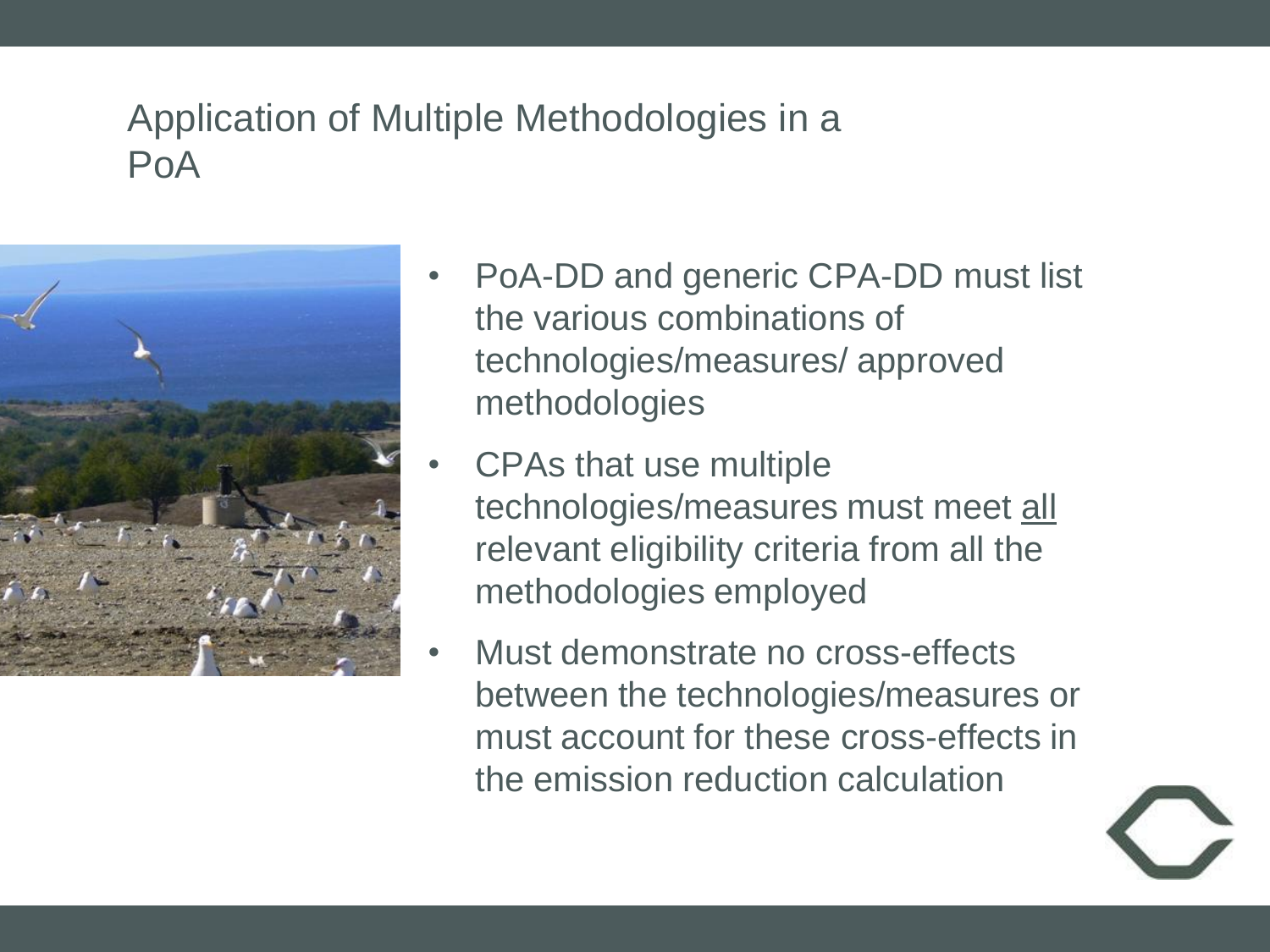Multiple methodologies, cont'd

Micro-scale flexibility:

- Same combination of technologies measures applied to every CPA of a PoA
- Single methodology applied but using different technologies/measures
- Principle technology/measure applied but using multiple methodologies
- Combinations of technologies/measures and methodologies vary across CPAs to achieve a demonstrably integrated policy goal

For large-scale methodologies, may only apply without preapproval combinations explicitly permitted in the methodologies

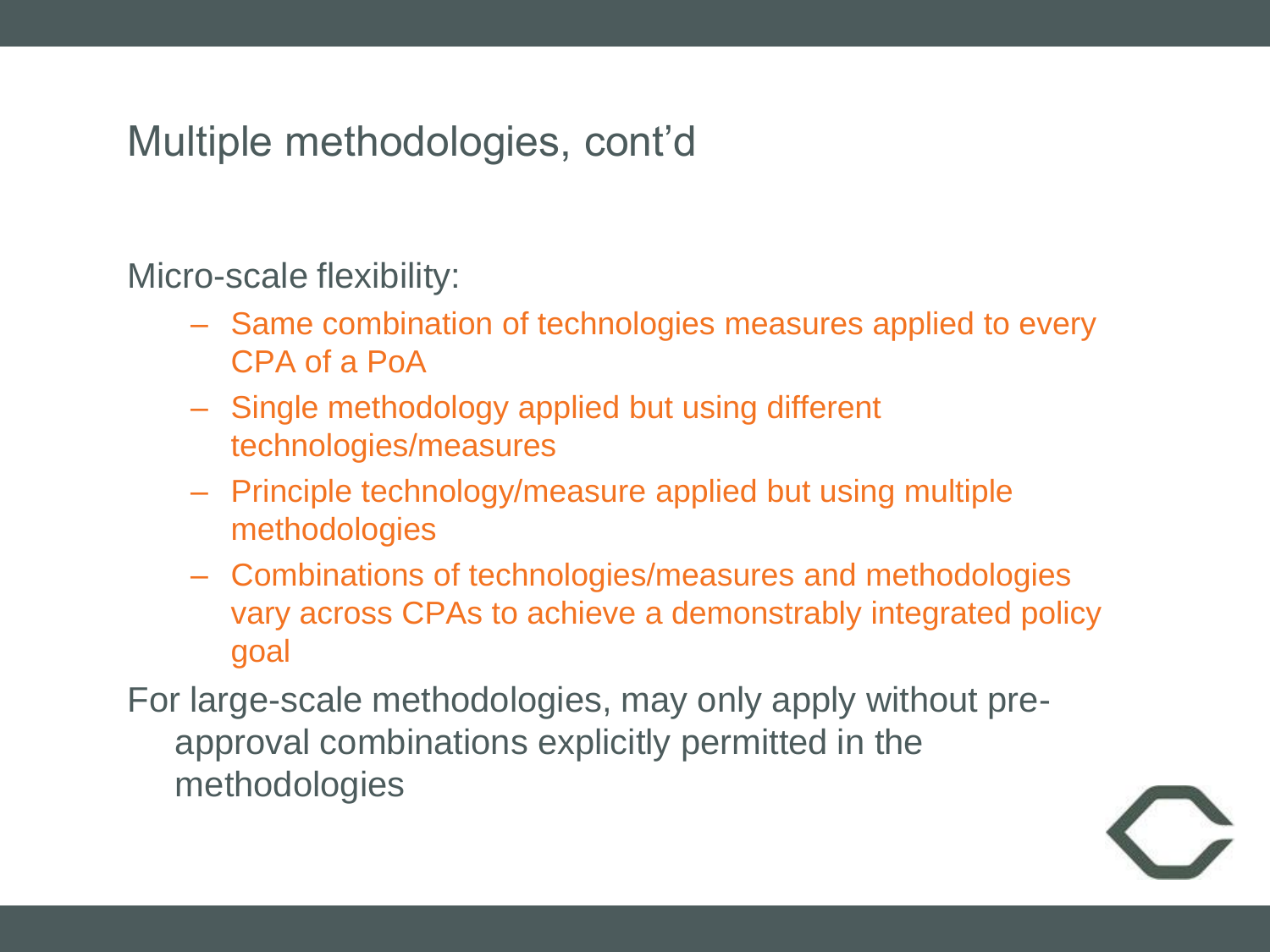### **Conclusion**

CDM PoA Standard headed in the right direction

- Draws on existing additionality rules
- Allows flexibility for creative PoA approaches at micro-scale
- Questions about applying Paras 17 and 18